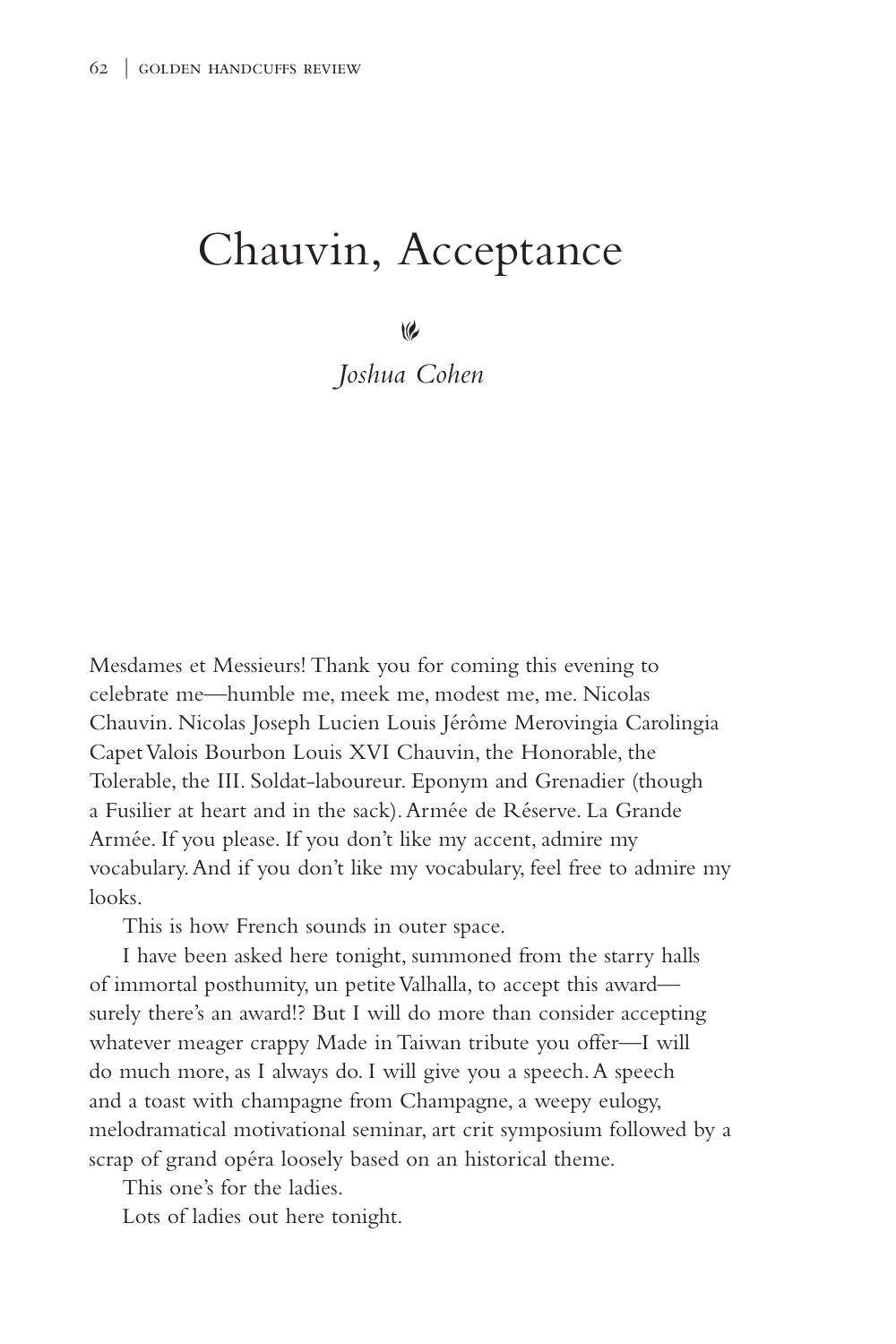Bitches, vicious grasping cunts, prepare: I will tell you about myself.

I was born on the best day of the best year of the best country of the best earth. 4 juillet 1776. My father was a large slow man. A farmer with a congenital lip problem who, in his younger years, was something of a minor Celtic deity. Bon, he was a god. Bon, he was God. As for my mother, she was France. Marianne, that was her name. That liberty woman. That girl naked under the tricolor cockade, the Phrygian hat. Always with that rooster, either next to her or in her hands or kept under her skirts, a cockerel, a cock, if you know what I mean.

Insatiable! my mother!

The town, the village really—go humbler, go meeker—was Rochefort, on the Atlantic. Birthplace too of Admiral de Genouilly, who conqueredVietnam. A war I was too old to fight in, a war I told the press I was too old to fight in only to allow others their glory. A great naval town, which was why I chose to join the army. At age six though pretending eighteen. If Rochefort had been an army town I'm sure I would've joined the air force but as there wasn't any air force in the eighteenth and nineteenth centuries I would've had to form one and invent the airplane. I was always doing the daring, the unexpected, thing. Like just now, you do not expect me to say Jew pig Negro vagina. My childhood was uneventful. It was spent shaving, pipesmoking, and hanging by the harbor amongst the floating prison colonies. During the Revolution, under the Jacobins, we kept eighthundred Roman Catholic priests out there on a fleet of jail ships for refusing to take an oath against the pope. Most of them died. Starvation. Dehydration. Torture. That was my uneventful childhood. The shrieks of dying papists. A Wikipedia entry, which I wrote, claims that this was world's first concentration camp. If I were running its tourist bureau my modest birthplace would be putting that on postcards. I guess it's inevitable that Rochefort should've been chosen for me by destiny—every hero begins with a flaw, an origin myth.

Or could it've been chosen *by him*? fuck him! fuck that dwarf! to cast upon me and my posterity a tragic shadow?

Just off the coast of Rochefort was where the Hundred Days ended, which were really the Hundred and Ten Days but that doesn't scan as charming.

Just one inkling of the lies! the inky falsehoods!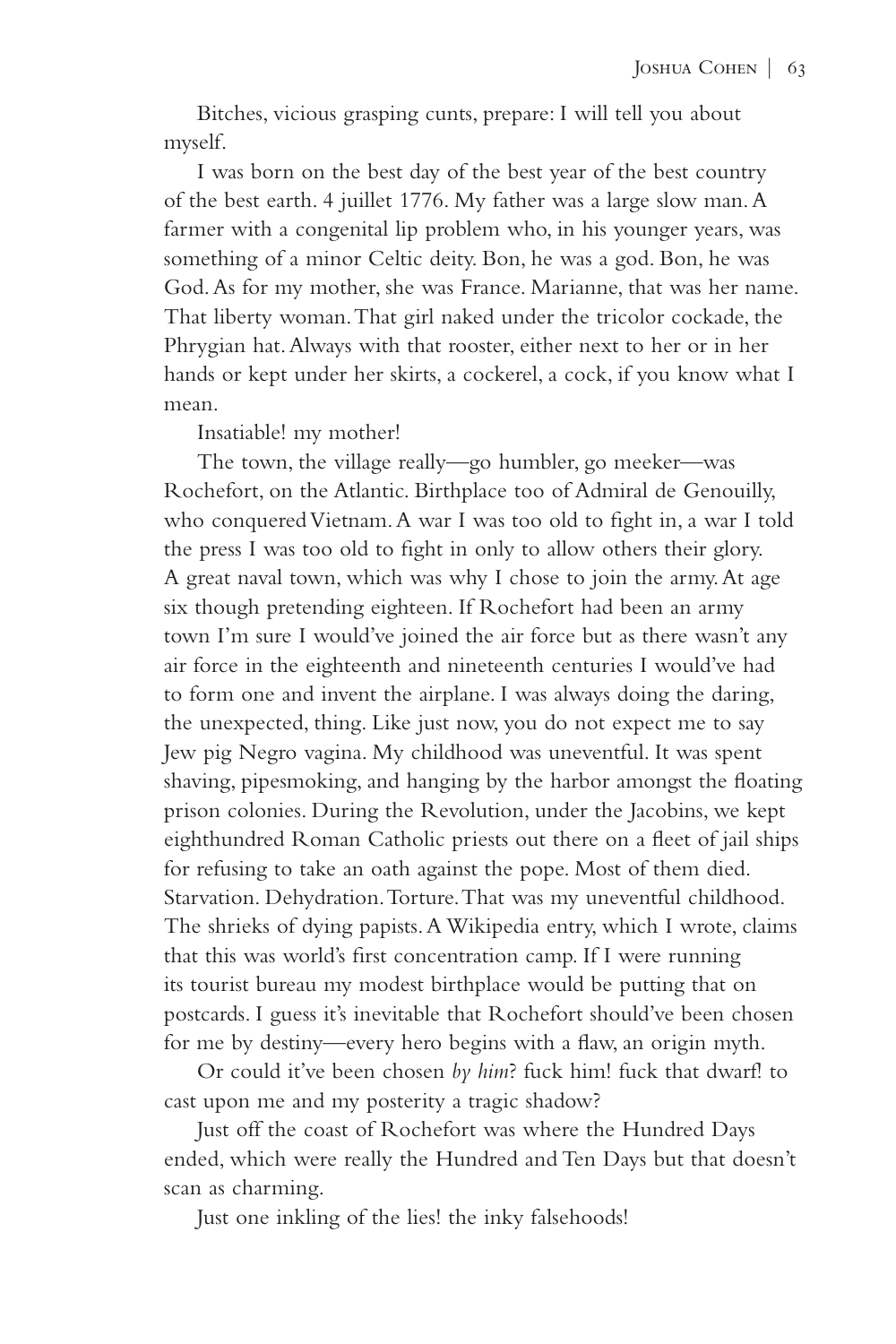This is difficult for me to talk about. Respect my difficulty or be destroyed.

Aboard the HMS Bellerophon was where He Who Can Go Fuck Himself surrendered. He was about to run off to America like a faggot with a pussy tucked between his legs. He should've fucking offed himself. Juillet just to spite me, 1815.

By that time I'd fought on eight continents. I'm including France as a continent. I was Old Guard at Waterloo and the oldest and only guard at La Belle Alliance. I was fucking Cincinnatus, fucking Alexander the Greatest but hey, no homo. The unknown soldier you just have to get to know. Still they always want to type you. The historians. The scholar scribblists. They always want to patronize the patriot. I should get a better agent. I'm in the market for an agent. They say no Nic you're a fucking alazôn, just some twobit cameo appearance Miles Gloriosus. Hey, Il Capitano, Major Grognardo, I got your toy fencing sword right here. Right here. I am grabbing my nuts. Grabbing my pistachios. They say take this honorary sabre, 200 francs for your troubles. Go home to your peasanthood, retreat, retire, exploit your exploits, fabulate, fabricate, just like him! no better!

Farm like your fallen godfather before you some reasonable root vegetable and be content slipping it to the local nurses, despite the fact! the fact! that every time it rains you get the aches—count them, quote them, "seventeen wounds, all from the front," unquote. The front being the frontlines, of course. I've been stabbed in the back plenty, believe me. "Three fingers amputated, suffered a shoulder fracture, and a horridly disfiguring facial wound," according to Jacques Arago, defining my accursed eponym in his *Dictionnaire de la conversation*, 1845. First time that cuss appeared. I'm not going to say it. I say it every day. The proper part of it anyway, the proprietary portion. I should be charging. I could be raking fees. Larousse mentioned me too by the way. He also slandered the good doctor Guillotin. And libeled Minister Jean Bigot, head of the Empire's Religious Affairs.

You think a few hundred francs and a pansy red ribbon paid for all this reconstructive surgery? Paid for, indeed, since the Maghreb slime so overtax our social services.

You know how hard it is to mount women like light cavalry and beat them senseless with a fractured shoulder?

That's posterity fodder, mes amis.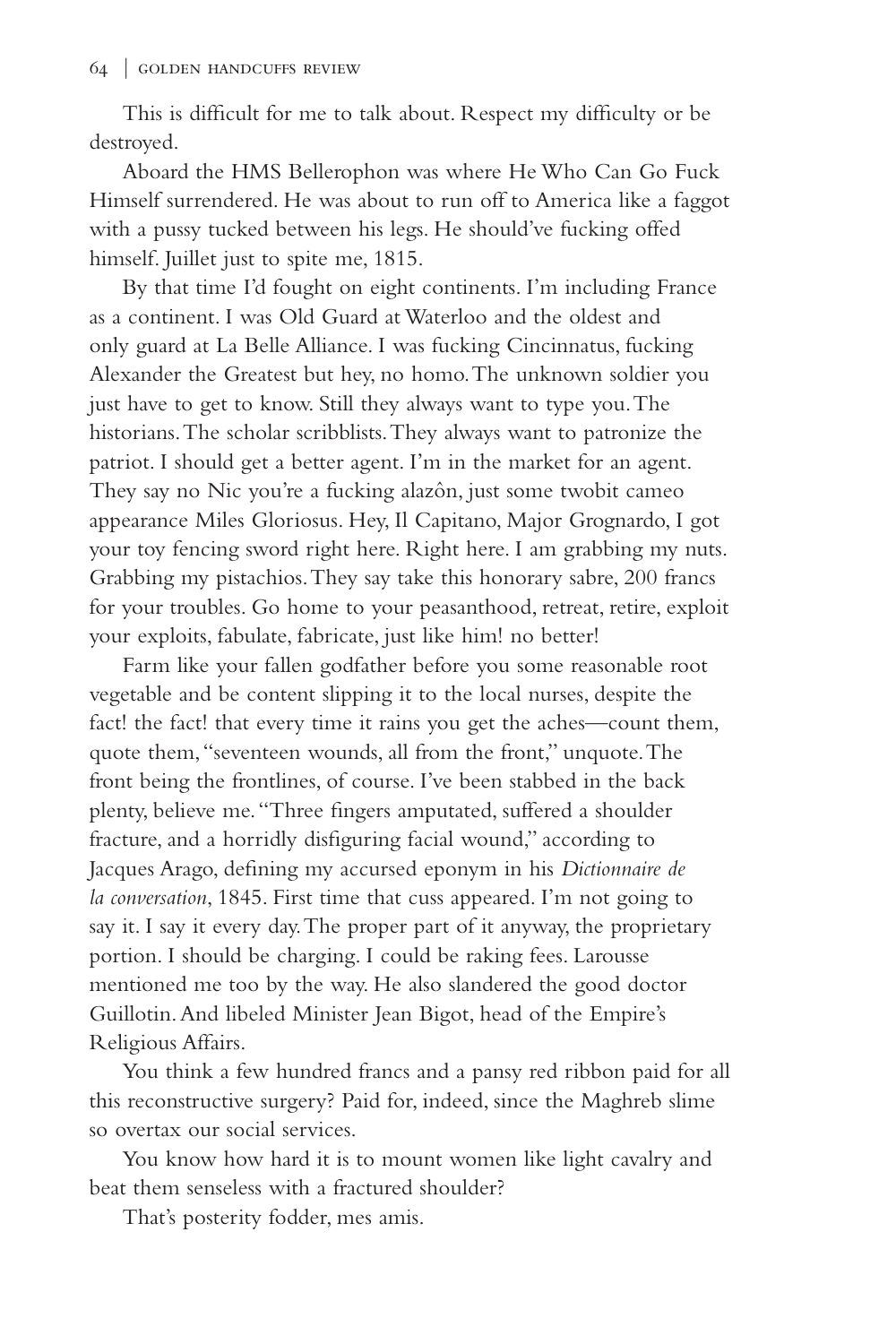They had us backed against this wall at Waterloo. I don't mean figuratively, I mean the last goddamned wall of the last goddamned inn in all the Netherlands, now Belgium. It was like a firing squad firing on another firing squad. But there was only one wall and it was behind me and I was in front of it.

Some say I said something like, "never surrender!"

Others say I or some guy named Pierre I never met before and certainly never saw him around anywhere in Russia—anyway they said he was me or I him or we're both fictional characters composited from each other who all said together, "shit!"

Apparently some insufficiently murdered innkeeper's wife or daughter overheard it.

So maybe we did say "shit." Laugh all you want. I'd love to know what you'd say if I came at you with all the Seventh Coalition. The Brits alone were enough for me alone. But Prussia, suck a duck dick, it takes a lot of man to take down Prussia.

Now you'd say wait, Nicolas Joseph Lucien Louis Jérôme Merovingia Carolingia Capet Valois Bourbon Louis XVI Chauvin, you didn't take down Prussia. They won, you lost solely. Wellington and von Blücher ate your lunch, washed it down with rape fluid.

Merdeux! is that what you think?

Tell me about their immortalities! Wellington's famous for a beef stuffed in pastry and Blücher? He designed a type of boot, I think. The ship the Nazis named after him was sunk.

All officers are criminals.

I, however, have inspired great art. My bravery under fire, over fire, and even on fire has. My feats of derring do have. First Republic to Empire inclusive.

*La Cocarde Tricolore*, not a vaudeville, a play—legitimate the-a-tre, 1831. "Je suis français, je suis Chauvin." The author's name—what was it? Pierre? at least his words or let's be honest just my name, my unpacked but still like a pack to sadsack march with for uphill eternity and more name, will outlive any doggerel—by Apollinaire and Baudelaire and aire aire aire, Verlaine, Rimbaud. Though Apollinaire sure enjoyed his First World War, poor jingo.

I've been told I've even inspired a novel, you might know it, *War and Peace*, by some Russian hippie scum. A teetotaling nonsmoking veggiefuckingtarian. I've not read any of it but I know what I think of it, what to think of it anyway. I find it odd that this novel is based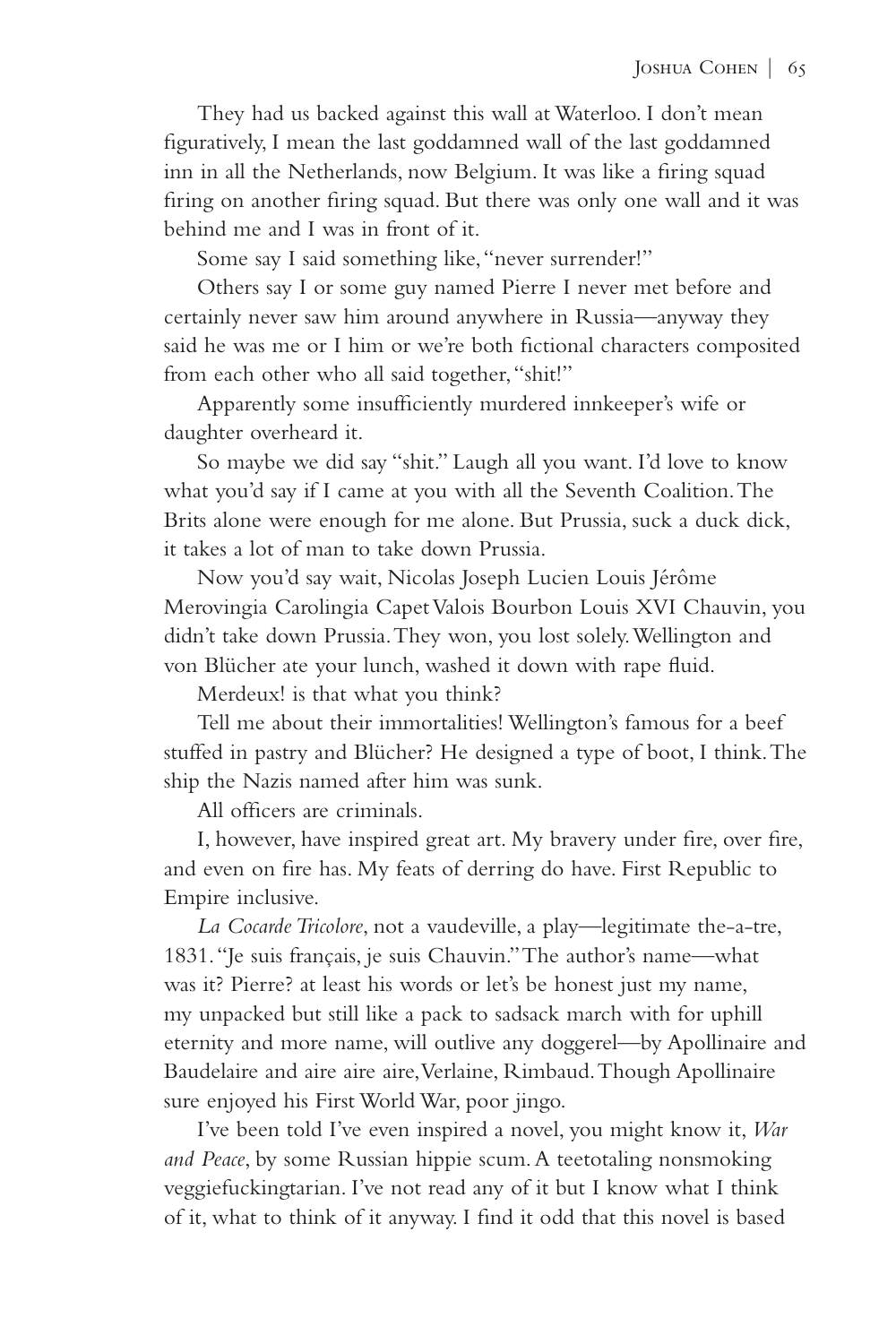on me but that in it I'm not only not French but Russian and actually two Russians—as if one true Frenchman can be defamed only by two Russian spies, codenames Bostov and Rolkonsky.

That book apparently celebrates, bon, bon, I will utter that assfuck appellation—Napoleon. Bonerparty. I'll even give his Napoléon that fey acute, that diacrit brow arched atop the e. Gaylord and lady. He deserves to be remembered correctly. That Corsican Arab. That greaseball Moor. *Warts and Penis* portrays him as fat and farty and short and he was definitely short and ineffective. If he wasn't a technical midget he sure had midget blood in him. But still the book tries to show his greatness, his genius—a fine imagination he had, that hippie mafioso, Lev Trotsky. He and Napoleon must've had the same complex.

I will say something now about names that are said. People use my name, not properly, not as a proper name, but as a regular word, they bend my capital, bow my knee, guillotine me minuscule—the nerve! O how hard will they be doomed to suck it!

But though I can be demoted, reranked, I will not be misunderstood.

Historians have always said I hetero loved Napoleon and would've fought with him to the end, I would've done anything for him: cooked last omelettes, taken care to pickup his shrouds from the drycleaner's—but the truth is, I hated the prick.

Historyboy! troopreviewer!

I fought for France. The France in my pants. His hand was always in his shirt. Milking that supernumerary nipple.

It's unconscionable that now in death my name's been resurrected as some breed of blind and deaf pet. As a devotee. A follower. Some abuser of the undeserving.

But there is no, but we are all, undeserving!

About the following allegations.

I served only what I believed in. Napoleon believed only in himself. Whereas I believed in fishy whores with massive pots of mayonnaise between the legs where I could dip my frenchfry. I believed in them to my dying day.

12 juillet 1906.

The day they pardoned Dreyfus.

Eight days after my hundredthirtieth birthday.

My frenchfry still as rigid ridged as ever.